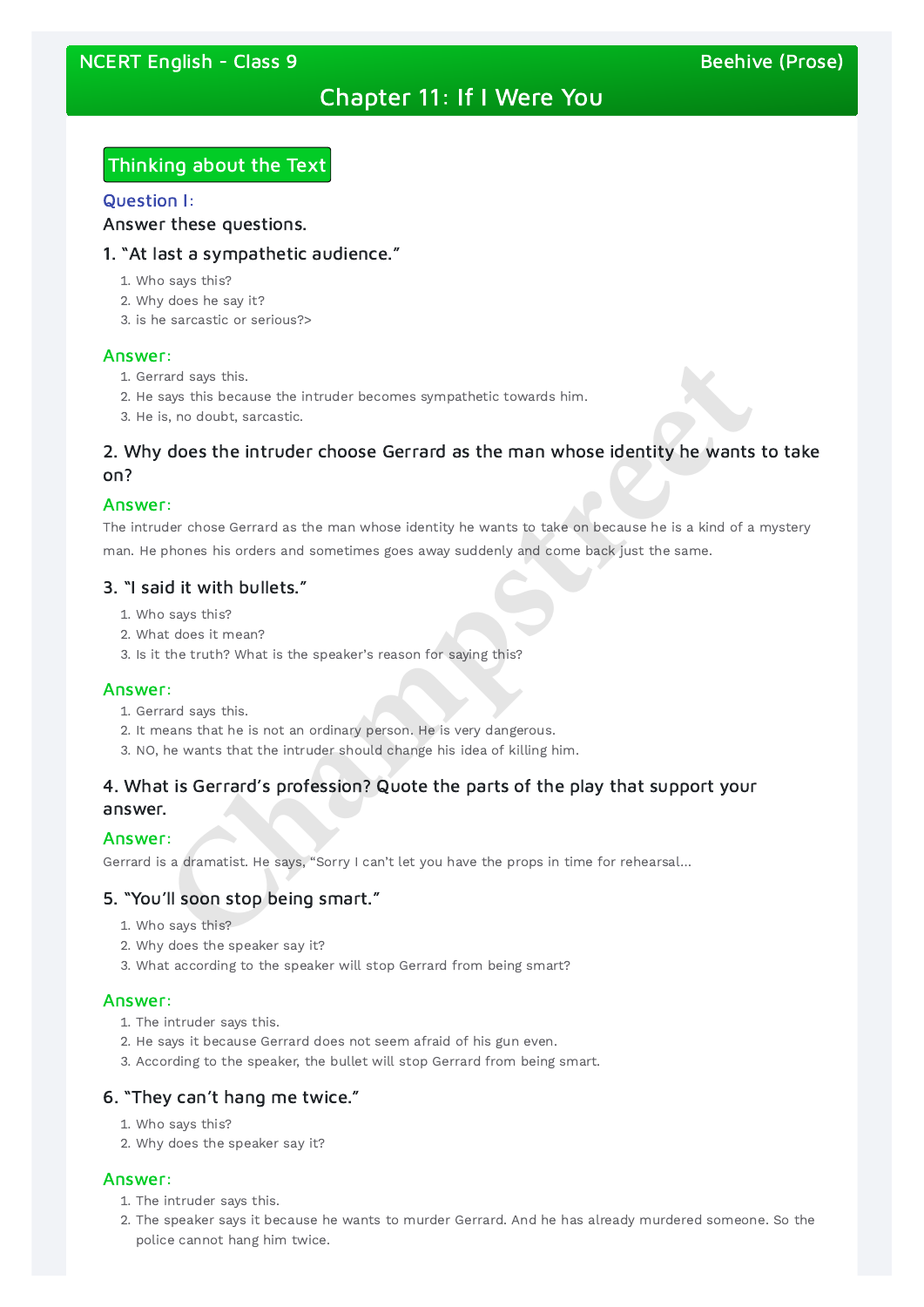# 7. "A mystery I propose to explain." What is the mystery the speaker proposes to explain?

# Answer:

The speaker wants that the intruder should explain what mystery is associated with him. The mystery is about Gerrard's placing his orders on telephone. And he goes out suddenly and returns in the same way.

# Question 8:

# "This is your big surprise."

- 1. Where has this been said in the play?
- 2. What is the surprise?

# Answer:

- 1. Gerrard speaks this line. He tells the intruder that if he is not hanged for his murder, he will certainly be hanged being Vincent Charles Gerrard. At this time he utters these words.
- 2. The big surprise is that Gerrard will not be killed by him. He is right in saying this.

# Thinking about language

# Question I:

Irony is when we say one thing but mean another, usually the opposite of what we say. When someone makes a mistake and you say, "Oh ! that was clever !" that is irony. You're saying 'clever' to mean 'not clever'. big surprise is that Gerrard will not be killed by him. He is right in saying this.<br> **Champs about language**<br> **Champs about language**<br> **Champs about language**<br> **Champs about language**<br> **Champs about definition and choose t** 

# Consult your dictionary and choose the correct word from the pairs given in brackets.

- 1. The (site, cite) of the accident was (ghastly/ghostly).
- 2. Our college (principle/principal) is very strict.
- 3. I studied (continuously/continually) for eight hours.
- . The fog had an adverse (affect/effect) on the traffic.
- . Cezanne, the famous French painter, was a brilliant (artist/artiste).
- . The book that you gave me yesterday is an extraordinary (collage/college) of science fiction and mystery.
- . Our school will (host/hoist) an exhibition on cruelty to animals and wildlife conservation.
- . Screw the lid tightly onto the top of the bottle and (shake/shape) well before using the contents.

# Answer:

- 1. site, ghastly
- 2. principal
- 3. continuously
- . effect
- . artist
- . collage
- 7. host
- . shake

# Question II:

Expressions we often use in an ironic fashion are:

- Oh, wasn't that clever!/Oh that was clever!
- You have been a great help, I must say!
- You've got yourself into a lovely mess, haven't you?
- Oh, very funny !/How funny!

We use a slightly different tone of voice when we use these words ironically. Read the play carefully and find the words and expressions Gerrard uses in an ironic way. Then say what these expressions really mean. Two examples have been given below.

Write down three more such expressions along with what they really mean.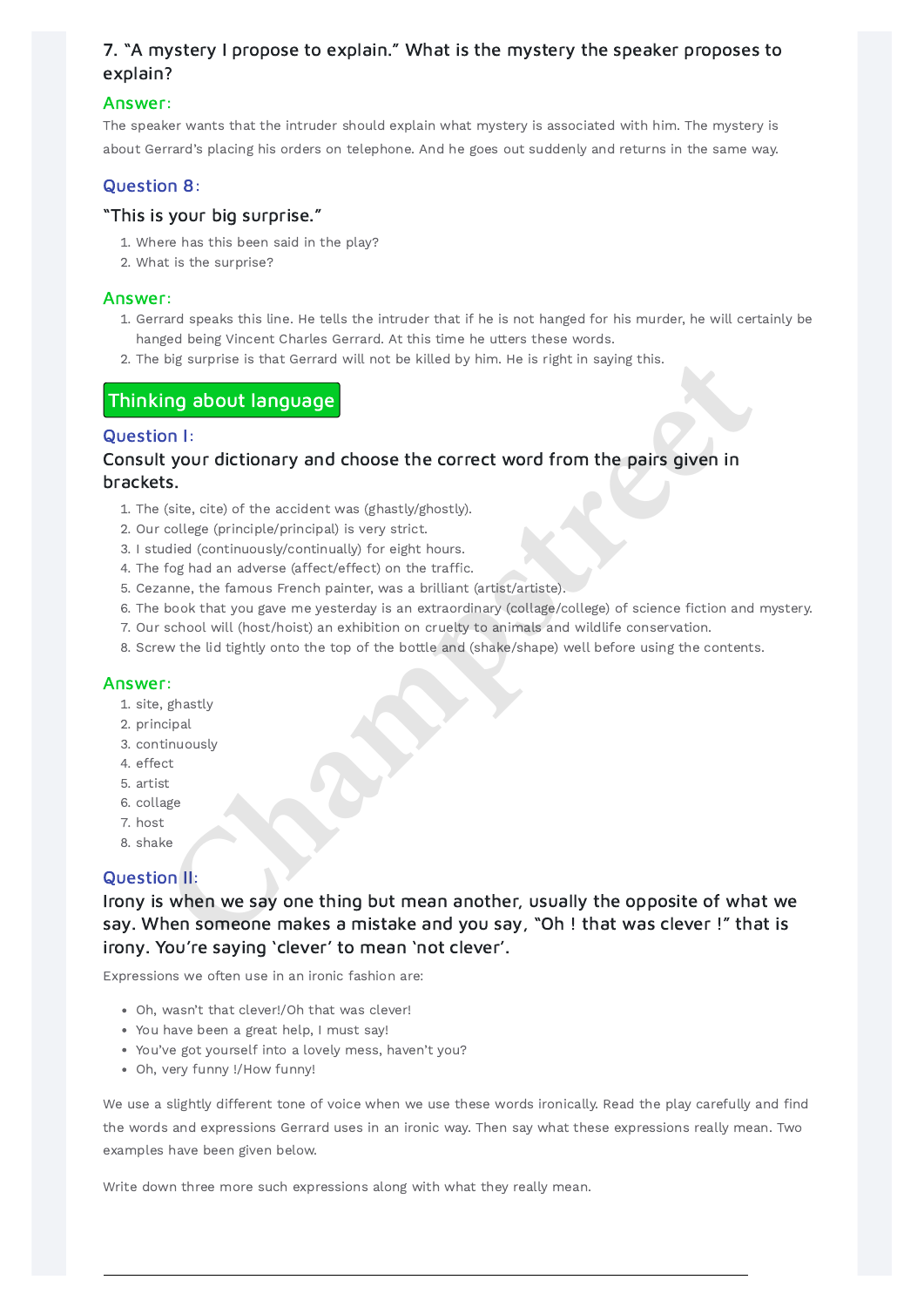| What the author says                 | What he means                                                                                             |  |
|--------------------------------------|-----------------------------------------------------------------------------------------------------------|--|
| Why, this is a surprise, $Mr - er -$ | He pretends that the intruder is a social visitor whom he<br>is welcoming. In this way he hides his fear. |  |
| At last a                            | He pretends that the intruder wants to listen to him,                                                     |  |
| sympathetic                          | whereas actually the intruder wants to find out                                                           |  |
| audience!                            | information for his own use.                                                                              |  |

# Answer:

| What the author says               | What he means                                                                                                   |
|------------------------------------|-----------------------------------------------------------------------------------------------------------------|
| 1. At last a sympathetic audience! | Gerrard means that his company is not a sympathetic<br>audience because the intruder has got a gun in his hand. |
| 2. You have been so modest.        | Gerrard means that the intruder has been immodest in<br>not having told anything about himself.                 |
|                                    | 3. With you figuring so largely in it, that Gerrard means that it is not understandable how anything            |
| is understandable                  | about him is 'surprising'.                                                                                      |

# Dictionary use

Look up the dictionary entries for the words sympathy, familiarity, comfort, care, and surprise. Use the information given in the dictionary and complete the table. [Add in table format, only the answer]

# Answer:

| <b>Noun</b>        | Adjective   | Adverb                  | Verb     | <b>Meaning</b>                              |
|--------------------|-------------|-------------------------|----------|---------------------------------------------|
| sympathy           | sympathetic | sympathetically         |          | sympathize   feeling pity for others        |
| familiar- familiar |             | familiarly              |          | familiarize to know/to have knowledge about |
| ity                |             |                         |          | things                                      |
| comfort            |             | comfortable comfortably | comfort  | state being free from suffering etc.        |
| care               | caring      | carefully               | care     | concerned                                   |
| surprise           | surprising  | surprisingly            | surprise | amaze                                       |



# Question 1:

# Imagine you are Gerrard. Tell your friend what happened when the Intruder broke into your house.

|                             | 1. At last a sympathetic audience!     |                                                                                                                                                                  | audience because the intruder has got a gun in his hand. |                |  |
|-----------------------------|----------------------------------------|------------------------------------------------------------------------------------------------------------------------------------------------------------------|----------------------------------------------------------|----------------|--|
| 2. You have been so modest. |                                        | Gerrard means that the intruder has been immodest in<br>not having told anything about himself.                                                                  |                                                          |                |  |
|                             |                                        | 3. With you figuring so largely in it, that Gerrard means that it is not understandable how anything                                                             |                                                          |                |  |
| is understandable           |                                        | about him is 'surprising'.                                                                                                                                       |                                                          |                |  |
| <b>Dictionary use</b>       | [Add in table format, only the answer] | Look up the dictionary entries for the words sympathy, familiarity, comfort, c<br>and surprise. Use the information given in the dictionary and complete the tal |                                                          |                |  |
|                             |                                        |                                                                                                                                                                  |                                                          |                |  |
| <b>Noun</b>                 | <b>Adjective</b>                       | <b>Adverb</b>                                                                                                                                                    | Verb                                                     | <b>Meaning</b> |  |
| sympathy                    |                                        |                                                                                                                                                                  |                                                          |                |  |
| familiarity                 |                                        |                                                                                                                                                                  |                                                          |                |  |
| comfort                     |                                        |                                                                                                                                                                  |                                                          |                |  |
| care                        |                                        |                                                                                                                                                                  |                                                          |                |  |

[Clues: Describe (i) the Intruder—his appearance, the way he spoke, his plan, his movements, etc., (ii) how you outwitted him.

# Answer: